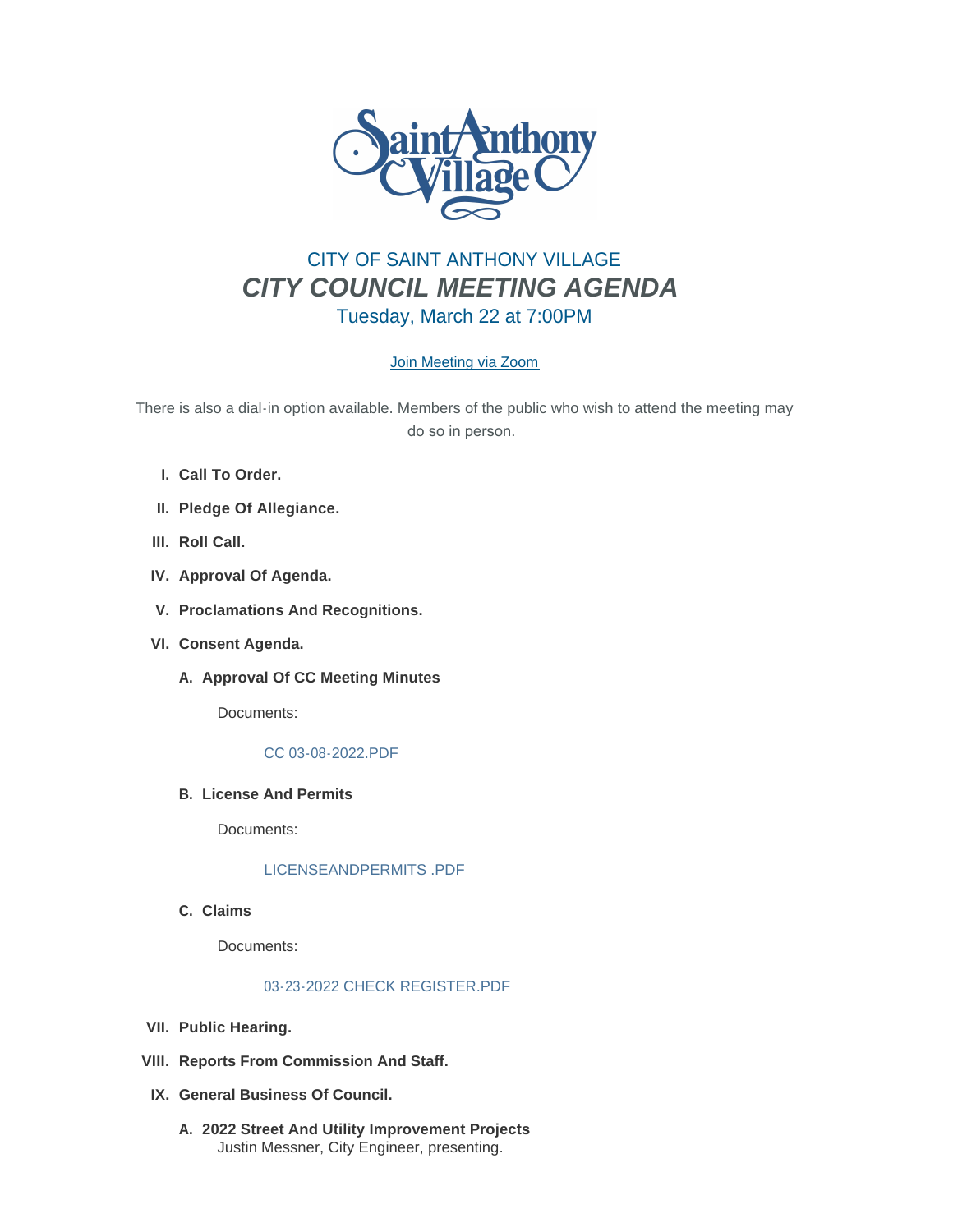Documents:

[COVER MEMO.PDF](http://www.savmn.com/AgendaCenter/ViewFile/Item/777?fileID=6763) [PRESENTATION.PDF](http://www.savmn.com/AgendaCenter/ViewFile/Item/777?fileID=6764) [RESOLUTION 22-028 - HEARING ON IMPROVEMENTS.PDF](http://www.savmn.com/AgendaCenter/ViewFile/Item/777?fileID=6775) [RESOLUTION 22-029 - CALLING ASSESSMENT HEARING.PDF](http://www.savmn.com/AgendaCenter/ViewFile/Item/777?fileID=6776) [RESOLUTION 22-030 - ORDER PREPARATION OF ASSESSMENTS](http://www.savmn.com/AgendaCenter/ViewFile/Item/777?fileID=6797)  (RECOVERED).PDF

#### **Police Annual Report B.**

Jeff Spiess, Police Captain presenting.

Documents:

#### [PRESENTATION.PDF](http://www.savmn.com/AgendaCenter/ViewFile/Item/771?fileID=6782)

**2022 Parks & Environmental Commission Work Plan (Motion Only) C.** Charlie Yunker, City Manager presenting.

Documents:

### [PARKSWP2022.PDF](http://www.savmn.com/AgendaCenter/ViewFile/Item/739?fileID=6774)

**Resolution 22-027- Supporting The "Mayor's Challenge For Water Conservation" D.** Charlie Yunker, City Manager presenting.

Documents:

[COVER MEMO.PDF](http://www.savmn.com/AgendaCenter/ViewFile/Item/769?fileID=6783) [RES 22-027 RESOLUTION MAYORS WATER CHALLENGE.PDF](http://www.savmn.com/AgendaCenter/ViewFile/Item/769?fileID=6784)

- **Reports From City Manager And Council Members. X.**
- **Community Forum XI.**

Individuals may address the City Council about any City business item not included on the regular agenda. Speakers are requested to come to the podium, sign their name and address on the form at the podium, state their name and address for the Clerk's record, and limit their remarks to five minutes. Generally, the City Council will not take official action on items discussed at this time, but may typically refer the matter to staff for a future report or direct the matter to be scheduled on an upcoming agenda.

#### **Information And Announcements. XII.**

**Future Agenda Items A.**

Documents:

#### [FUTURE AGENDA ITEMS.PDF](http://www.savmn.com/AgendaCenter/ViewFile/Item/796?fileID=6780)

**Adjournment XIII.**